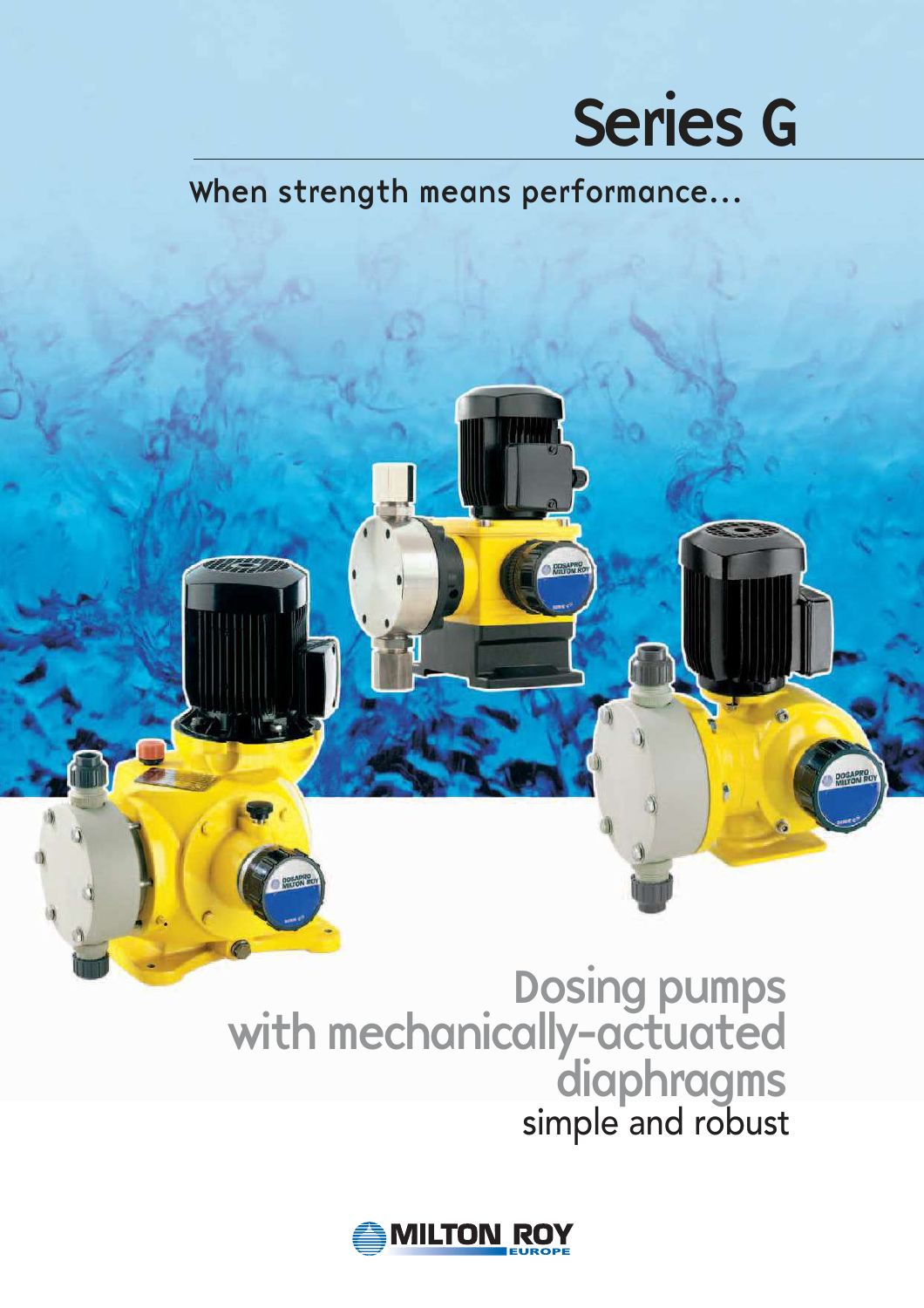## Dosing pumps Series G

The G Series consists of three models of compact and lightweight dosing pumps, weighing between 7 and 40 kg. G Series pumps can handle a very wide range of flow rates.

These pumps are recommended for low discharge pressures - mainly in water treatment and surface treatment, but also in the food industry in clean-in-place applications, etc.

G Series models are multi-purpose dosing pumps and can handle all known reagents. They are designed for continuous service day in and day out and can run dry without any damage to the pump.

G Series pumps also incorporate a variable eccentric system, previously only found in industrial pumps operating under intensive service conditions. This unusual patented design principle has proved its worth in service.

The PTFE diaphragm is directly linked onto the moving parts of the mechanism (the slide and the variable eccentric). This technology allows G Series dosing pumps to cope with high suction head conditions.



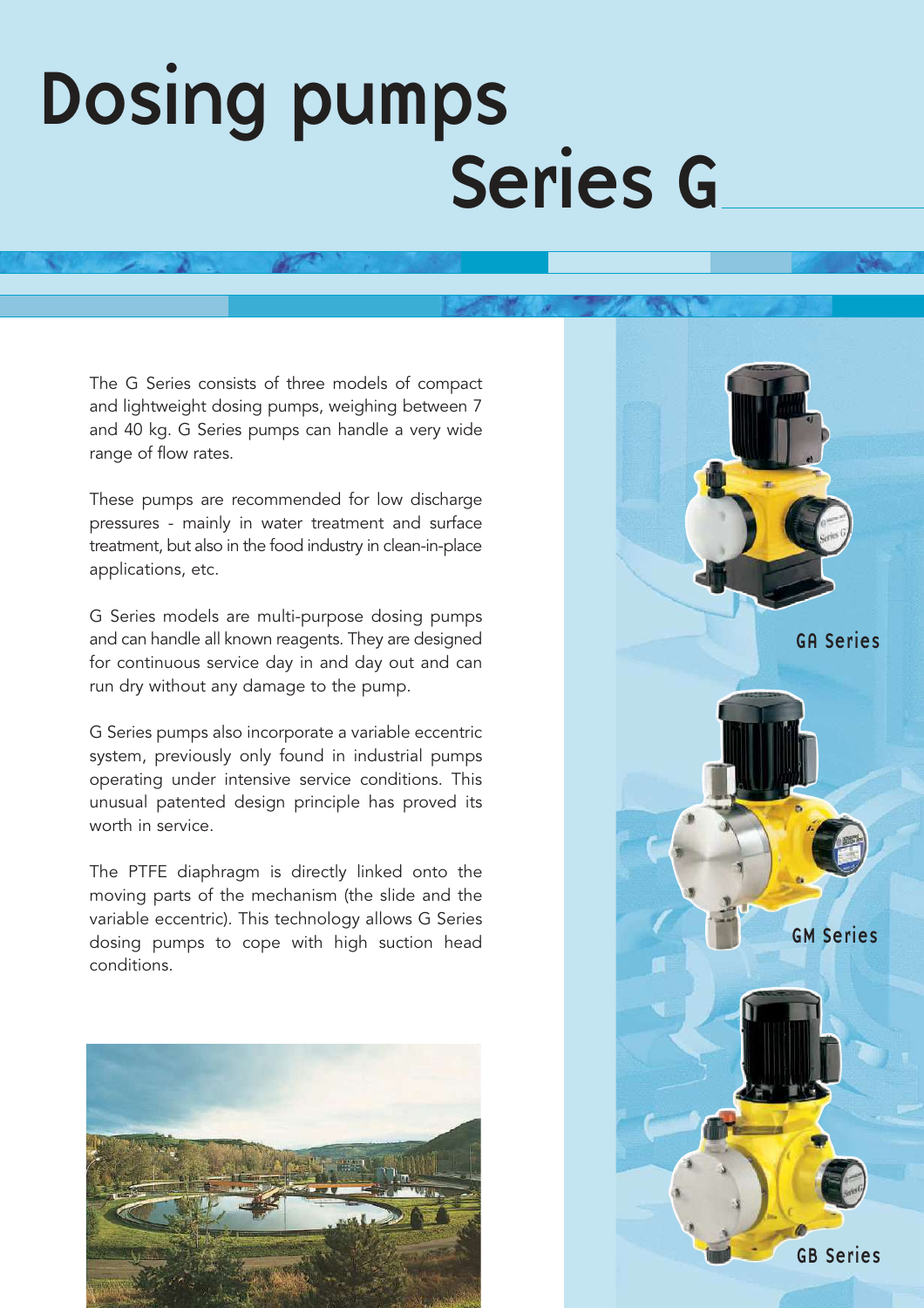## Advantages Exclusive features for guaranteed performance

Proven flexibility in the harshest environments

### **Wide variety of liquid ends**

G Series dosing pumps offer a wide choice of liquid end materials which are compatible with most chemical substances:

- Polypropylene (PP).
- PVDF.
- Stainless steel.
- High viscosity.
- Fluorinated liquids.
- Slurries…

### **Automatic flow control**

Different control systems can be used to automate flow settings on G Series pumps:

- Electronic servo-motor: automatic stroke setting adjustment
- Variable speed drive: motor speed adjustment.
- **Varipulse®:** automatic flow control providing a number of different control modes.





#### GM Series pump fitted with a Varipulse<sup>®</sup> unit

### **Variable eccentric**



G Series dosing pumps

G Series pumps produce a smooth output which minimizes pulsing and eliminates shock (e.g.: 100% and 50% of stroke).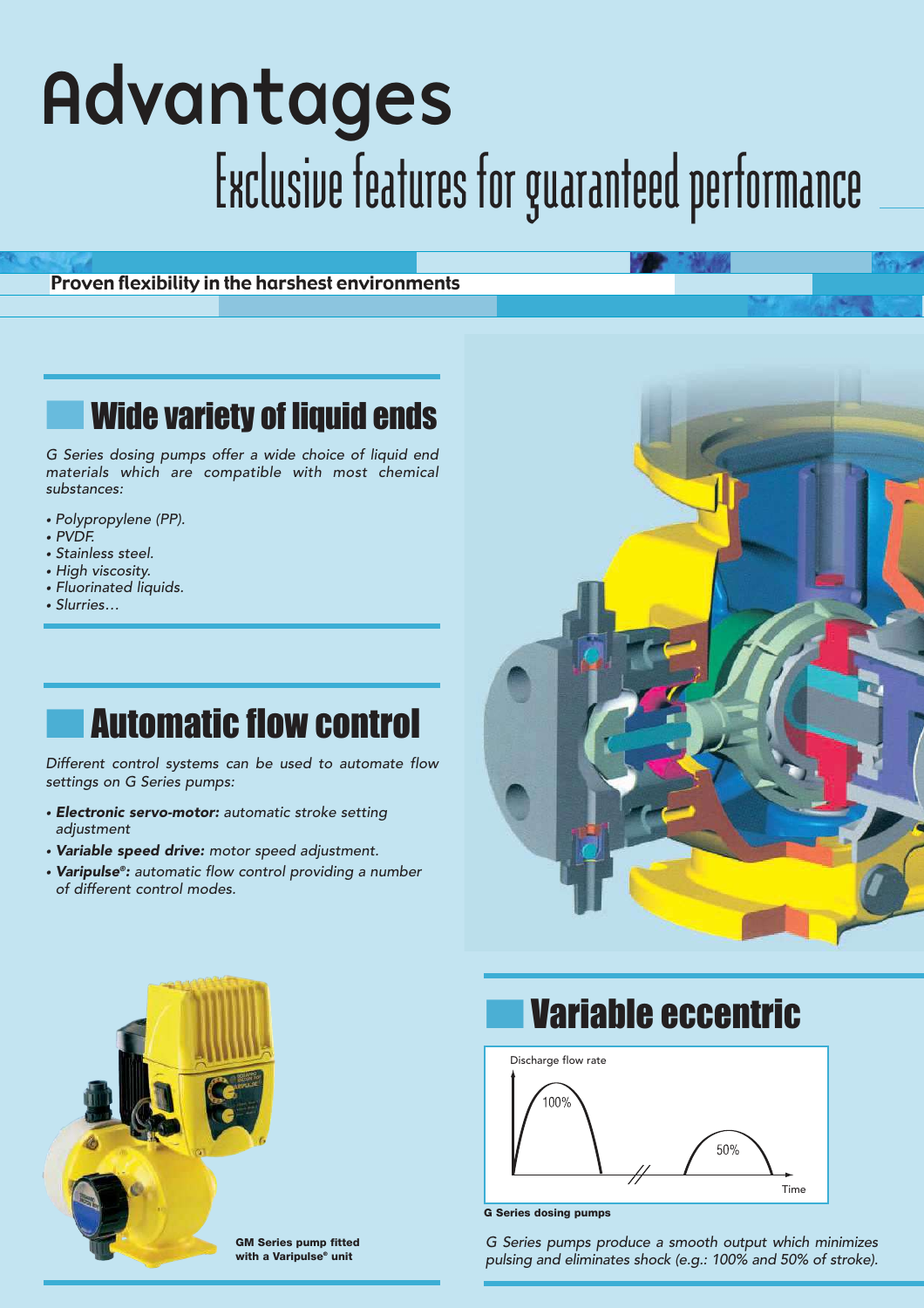## A wide choice of options and accessories



## **Proven** reliability of design

- All parts of the mechanism have permanent lubrication.
- Ball bearings used for main moving parts: connecting rod, wheel and worm screw.

This design helps to prevent overheating and extend pump life and plays a key part in keeping G Series pumps running quietly.

G Series dosing pumps can be supplied with an automatic flow control system. Further options include a double diaphragm liquid end and a stroke counter.

A wide variety of accessories are available to meet specific conditions at your installation site such as long lengths of discharge piping, low pressures below 1.5 bar and so on. Accessories include 3-function valves, 4-function valves, check valves, relief valves, damper vessels, calibration pots, etc.

## Multiplex pumps

Please do not hesitate to contact us if you require any specific information



Conventional dosing pumps

Output characteristics with hydraulic shock created by etc. conventional dosing pumps (e.g.: 100% and 50% of stroke).



Fertilization in soilless culture applications, containers and arboriculture:

- duplex version: two fertilizers injected into irrigation piping separately to avoid formation of precipitate,
- triplex version: injection of two fertilizers plus nitric acid to correct pH.

Another application is the treatment of water for swimming pools, with injection of coagulant, disinfectant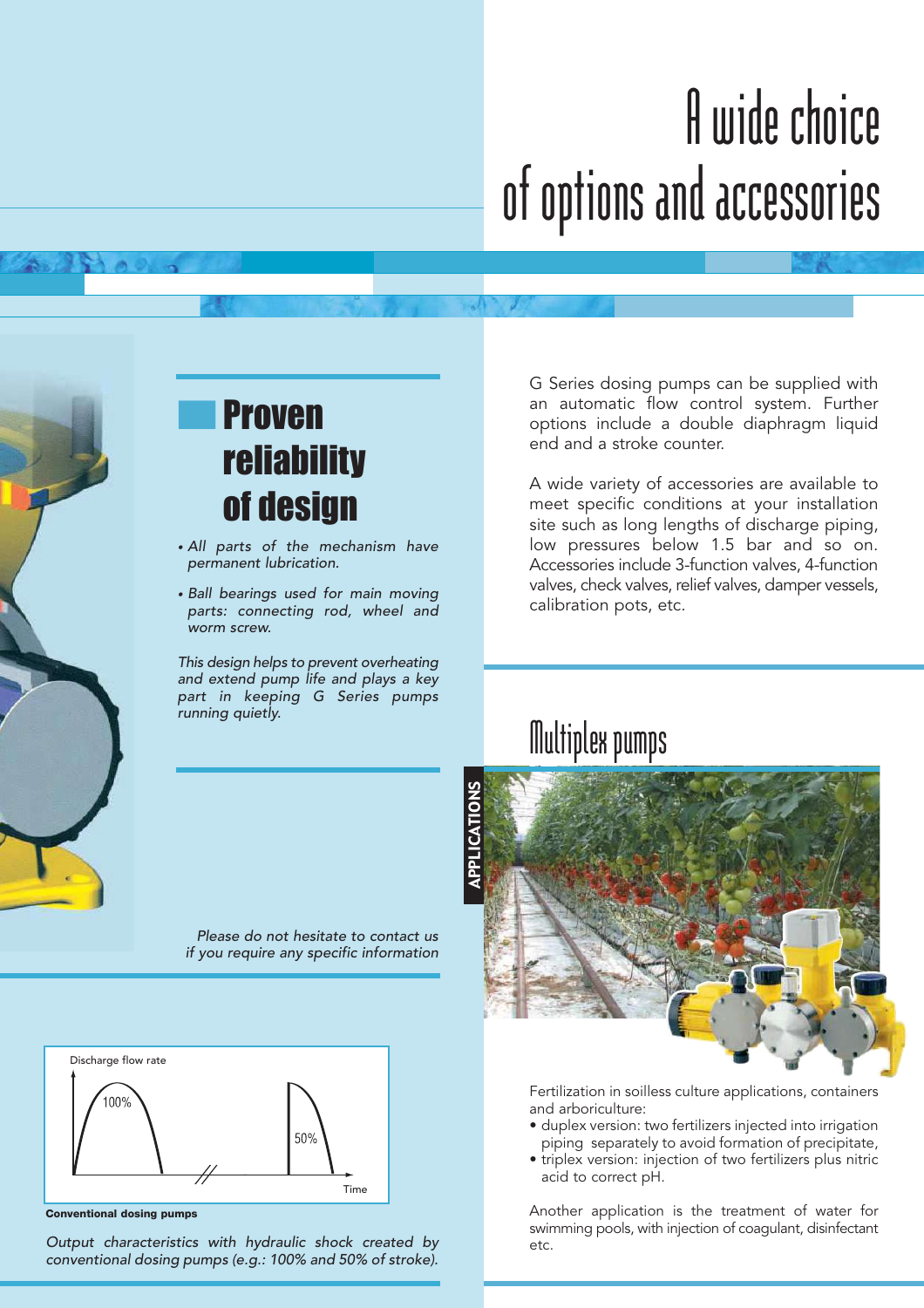## 3 models cover full range of requirements

Low-cost compact pumps with high-performance flow-rate and pressure characteristics

### GA Series

This is the most compact and economical model with flow rates up to 170 l/h and pressures up to 12 bar. The housing is extremely strong and is made from fibreglass-reinforced material giving excellent resistance to corrosion.

#### GM Series

The GM Series dosing pump is of metal construction. It is particularly useful in multiplexing applications and can be used with up to three identical or different liquid ends. The pump can handle flow rates of up to 500 l/h and pressures up to 12 bar and is suitable for a large number of industrial uses other than water treatment, such as the injection of reagents at medium pressure.

#### GB Series

The GB Series dosing pump is also of metal construction with a cast aluminium housing. This model can handle the largest output with flow rates of up to 1,200 l/h at pressures up to 10 bar.

### GA, GM, GB Surface treatment



Injection of inorganic additives, wetting agents and brightener for a continuous nickel-plating line

G Series pumps are used for adding reagents in surface treatment processes.

- chemical (phosphate) treatment: addition of degreasing agents, phosphate treatment additives and passivation products;
- electrolytic (electro-plating) treatments: addition of degreasing agents, cleaning agents, bases and brighteners to treatment baths for zinc and zinc alloy plating, nickel electroplating and chemical nickel plating, copper plating, tinning and so on, plus dosing passivation products. Control systems for these applications can be based on the treated surface (in chemical treatment) or on power consumption (in electrolytic treatment). Measuring devices for chemical and physical properties such as pH or conductivity may also be used.

### Water treatment



Injection of coagulants, flocculating agents and caustic soda in a water treatment process following application of liquid wax.

Series G range pumps are used for feeding reagents and treatment products and are particularly suitable for:

- potable water treatment: injection of coagulants, flocculating agents, sodium hypochlorite, lime slurry, acid, bases, caustic soda, activated carbon, etc,
- domestic or industrial waste water treatment,
- air pollution control,
- plus other applications including the treatment of water for swimming pools, domestic hot water, boiler feed water, cooling water, etc.